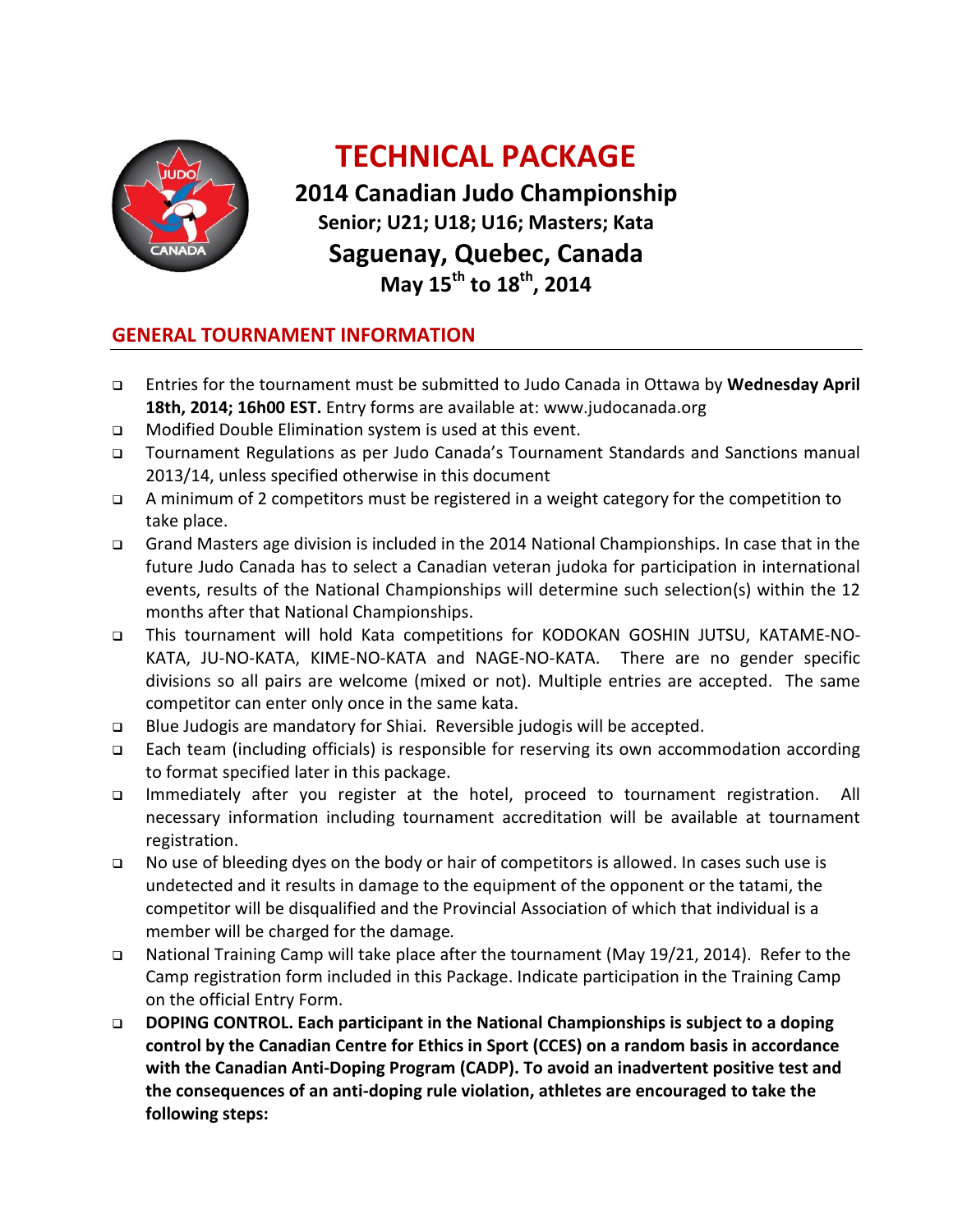- **Check the Global DRO (www.globaldro.com) to determine if any prescription or over-the-counter medications or treatments that are banned by the WADA Prohibited List.**
- **Review medical exemptions requirements (www.cces.ca/medical) if you require the use of a banned medication for a legitimate medical reason.**
- **Do not use supplements, or take precautions prior to doing so. Supplement products cannot be verified by the CCES or in the Global DRO. A lack of industry and government regulation makes it impossible to confirm their ingredients. Read more: www.cces.ca/supplements**
- **Review the steps of the doping control sample collection procedures: http://www.cces.ca/en/samplecollection**

**For additional resources and general information about anti-doping, please contact the CCES:** 

- **Email: info@cces.ca**
- **Call toll-free: 1-800-672-7775**
- **Online: www.cces.ca/athletezone**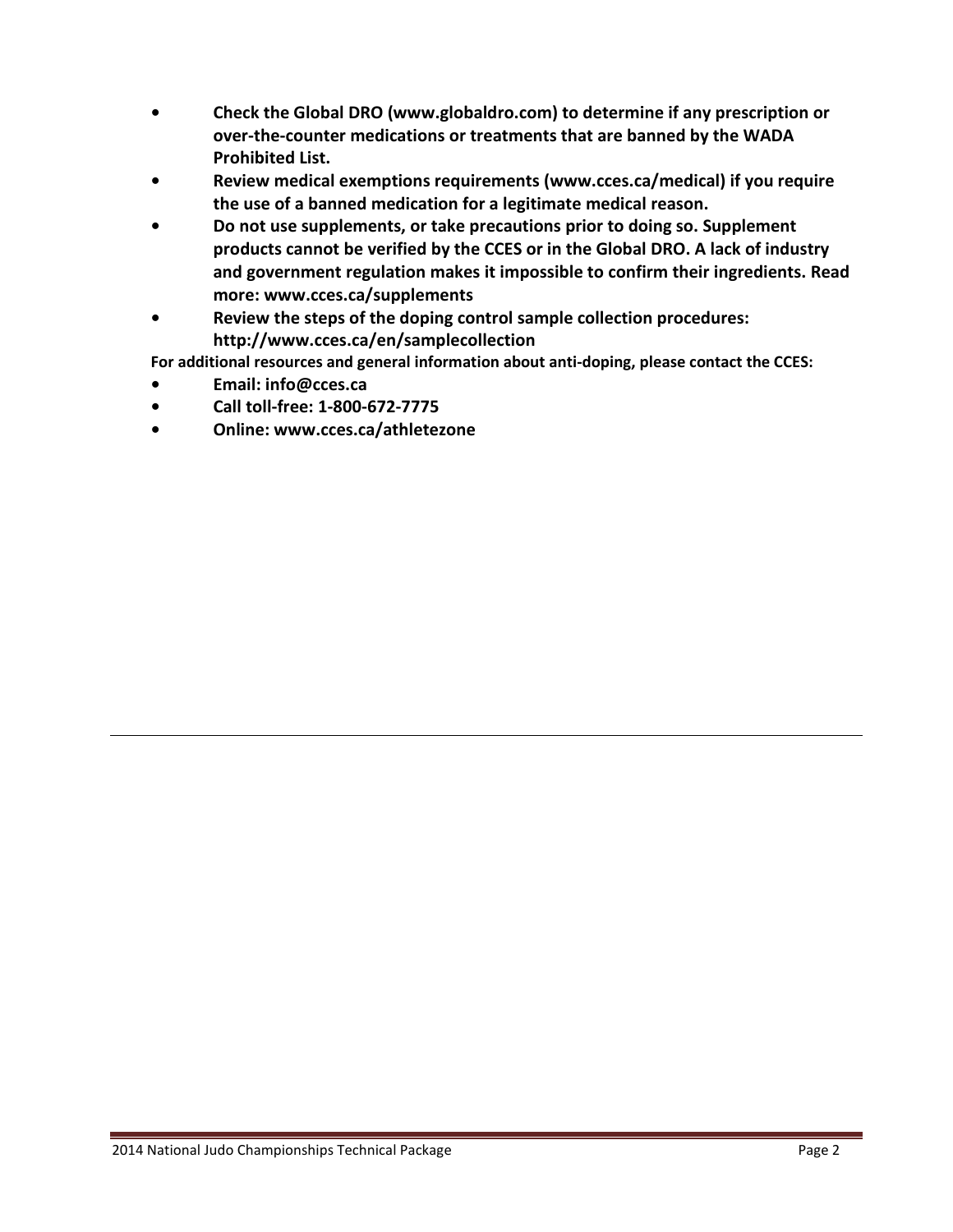### **ORGANIZING COMMITTEE & TOURNAMENT DIRECTOR**

#### **President**

Céline Rathé Comité organisateur Association Judokas Jonquière 3507, Boulevard Harvey, suite 114, Jonquière, Québec, G7X 2W5 Tel : 418-698-3345 Poste 1 Fax : 418-698-3951 jj.judokasjonquiere@hotmail.com Ou crathe@videotron.ca

#### **Tournament Directors**

Céline Rathé – Set up and Operation of the tournament site Andrzej Sadej – Technical Package, Registration, verification of entries, draw.

#### **Chief Officials:**

Céline Rathé - Officials; Jacques Bernier-Safety; Nicole Lavoie-Protocol;; Brian Kalsen - Member of Judo Canada Tournament Commission

#### **Medical/Doping:**

Dr Claude Gagnon Dr Joris Lapointe.

#### **ACCOMODATIONS**

In order to offer provincial/territorial teams the opportunity to book triple and quad accommodations for their teams, the 2014 Organizing Committee has secured two distinct properties with distinct accommodations options.

All of our hotels are in 15 minutes or less walking distance to the Quebec University in Chicoutimi.. All are located within easy walking distance to several food establishments and a major shopping centre.

#### **HEADQUARTERS & ACCREDITATION**

Le Montagnais, hôtel et centre de congrès 1080 Boulevard Talbot, Chicoutimi, QC G7H 4B6 (418) 543-5042 poste 2205 **Réservations :** 1-800-463-9160 lemontagnais.qc.ca

Pour réservation, téléphoner à l'hôtel et mentionner «Judo National 2014» ou en ligne utiliser le code «JUDO2014». reservation@lemontagnais.qc.ca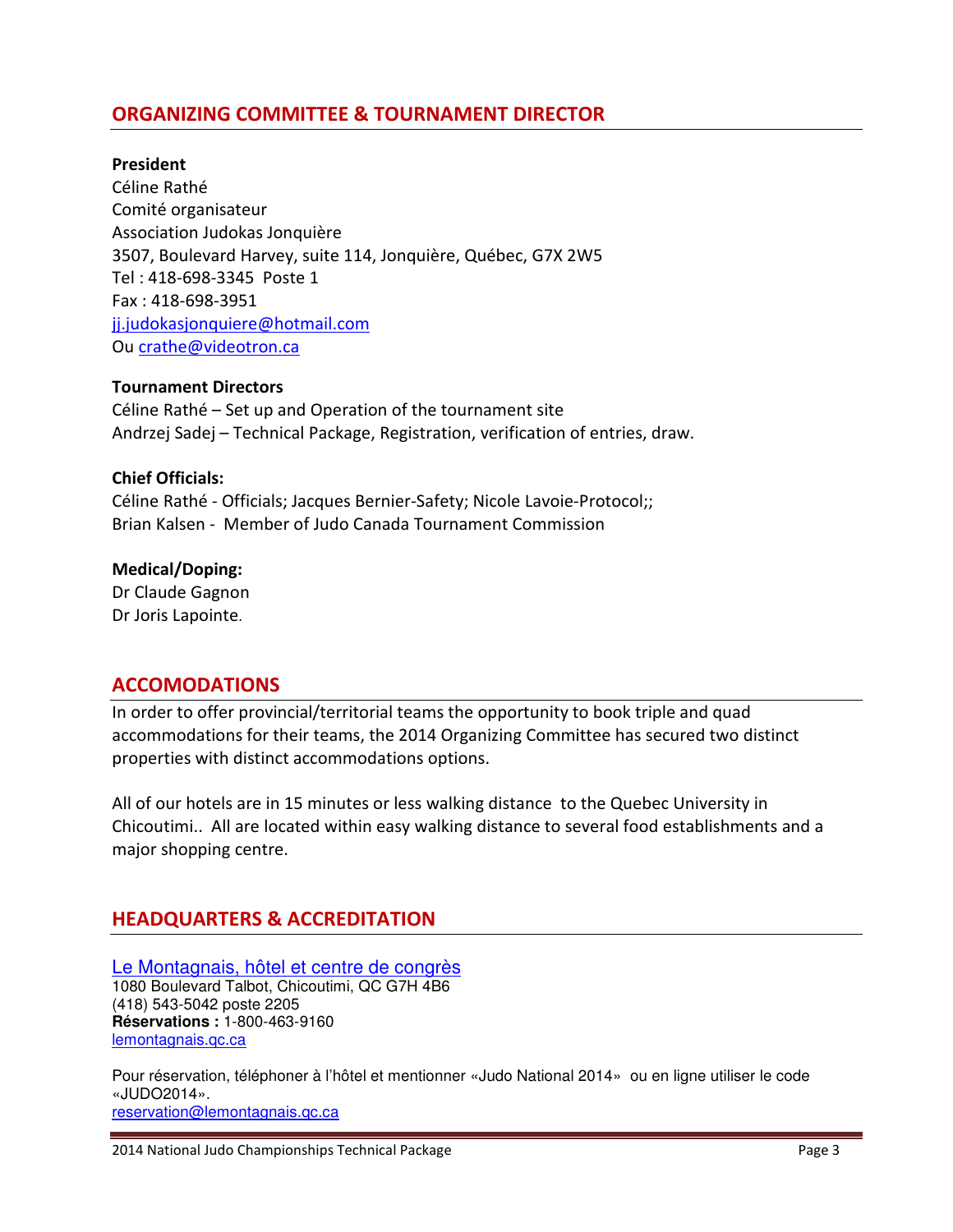Cost: \$110/night for single, doubles, , \$130/night for triples or quads

One Team Leader per province is asked to verify the team registration and to pick up the participants packages for their team, including accreditation badges. Certified accreditation is required for access to the weigh-in room and the shiai-jo.

NOTE: The tournament Chair reserves the right to revoke the accreditation of anyone showing blatant disrespect for the rules and procedures for the competition as established by the Organizing Committee. There will be a zero tolerance alcohol policy (automatic revocation of accreditation) for all athletes.

#### **ADDITIONAL HOTELS**

#### **Hotel La Saguenéenne.**

250, rue des Saguenéens, Chicoutimi, Québec G7H 3A4 Téléphone : (418) 545-8326 Télécopieur : (418) 545-6577 **Réservations : 1 800-461-8390**  http://www.lasagueneenne.com/

#### **Comfort Inn Chicoutimi**

1595 Boulevard Talbot Chicoutimi, QC, G7H 4C3, CA Téléphone : 418-693-8686 **Réservations : 1 866-430-4982**

#### **Hotel Chicoutimi**

460 Racine Est, G7H 1T7 Chicoutimi 418 549-7111 **Réservations :** 1 800 463-7930 info@hotelchicoutimi.qc.ca

#### **Delta Saguenay hôtel**

2675, boul. du Royaume Saguenay, (Québec) G7S 5B8 Canada Téléphone : 418 548-3177 poste 6224 Télécopieur : 418 548-1638 **Réservations :** 1 800 363-3124 jean.boily@deltahotels.com

#### **Motel Princesse**

2166, des Étudiants, Jonquière, QC, G7X 9E1 40 chambres disponibles dont 13 simples et 27 doubles 418-542-8106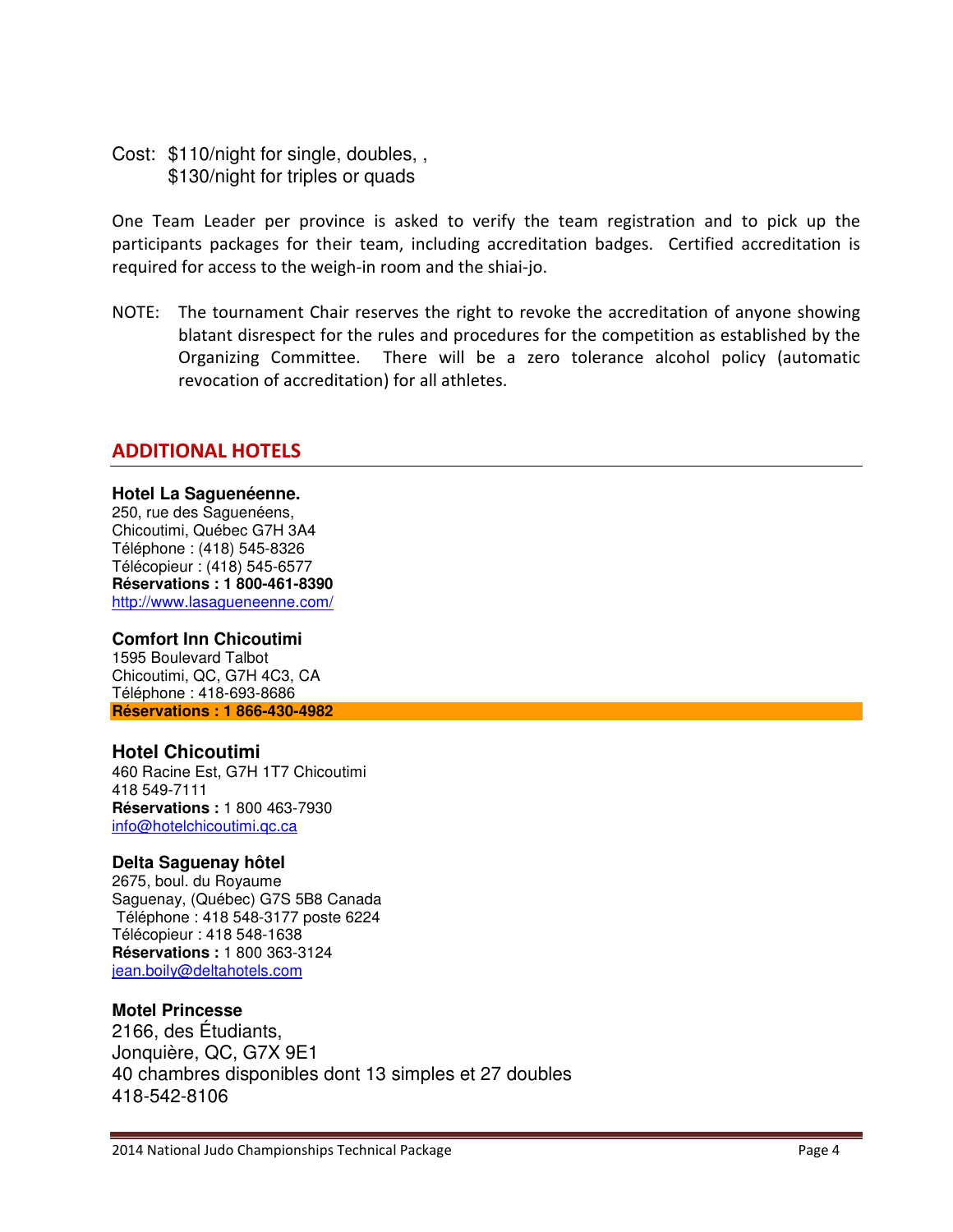#### **Réservations :** 1 800 387-4069

#### **TRANPORTATION FROM THE AIRPORT**

The Judokas Jonquière Judo Club offers a bus transportation from the Airport to the reserved hotel. Transportation from Quebec City to Saguenay must be requested with a precise arrival information prior to April 10, 2014.

Transportation from Bagotville to Chicoutimi must also be requested with a precise time of arrival.

#### **MEETING AND WEIGH-IN LOCATIONS**

**TBD** 

| <b>Activity</b>              | <b>Location</b> |
|------------------------------|-----------------|
| Accreditation / Registration |                 |
| <b>Officials Meeting</b>     |                 |
| Coaches Meeting & Draw       |                 |
| Kata Judges Meeting          |                 |
| Weigh-in / Men               |                 |
| Weigh-in / Women             |                 |
| Banquet                      |                 |

## **COMPETITION SITE & TRAINING SITE**



Quebec University in Chicoutimi 555 Boulevard Uniniversite Chicoutimi, QC, G7H 2B1

The training site will be available upon request To reserve a training time for your Provincial Team contact Mr. Roger Tremblay at: ji.judokasjounquiere@hotmail.com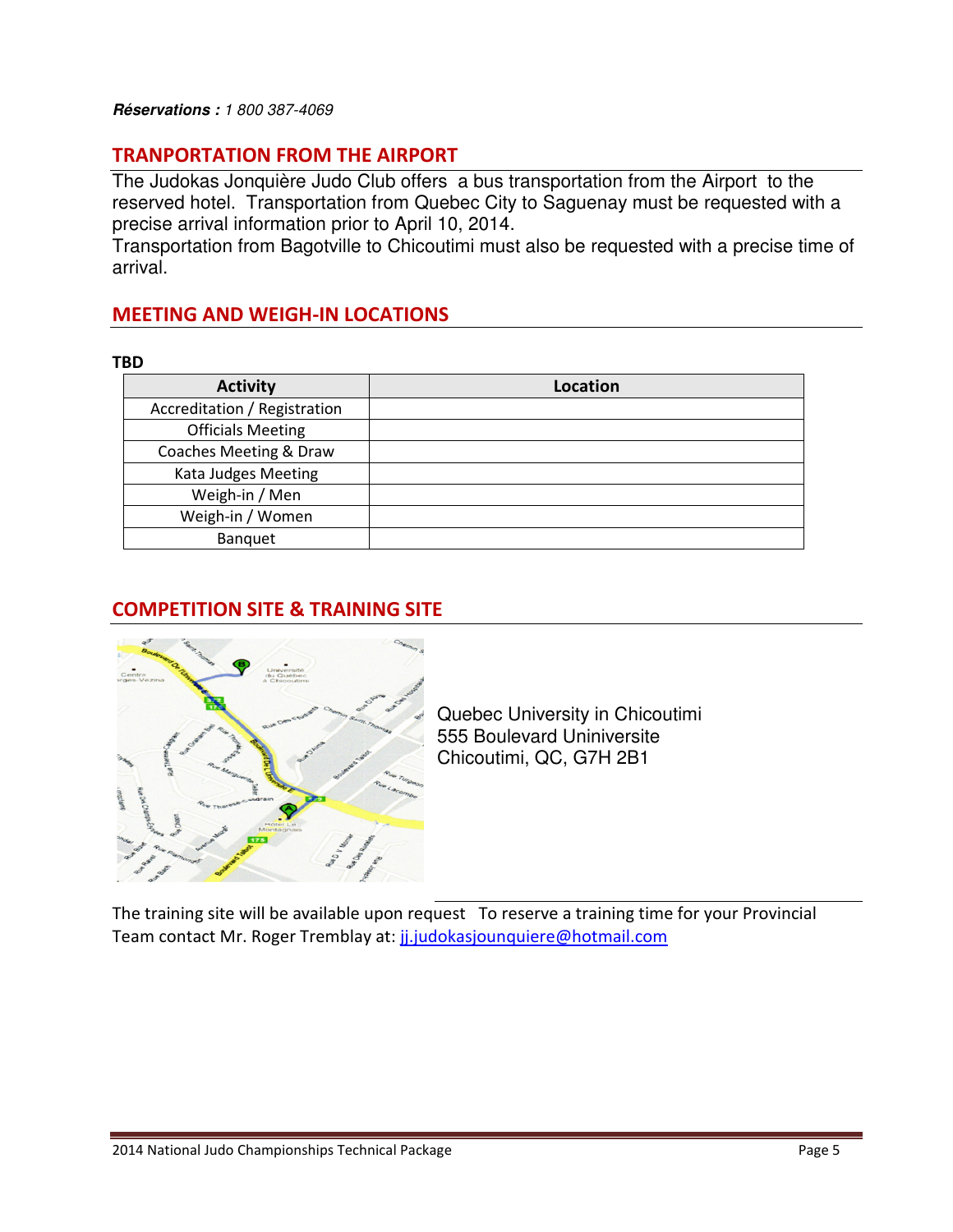

Training camp to Motel Princesse, driving directions to 2166 Rue des Etudians, Jonquiere, **QC, Canada, ,5 km** – about 2 **mins**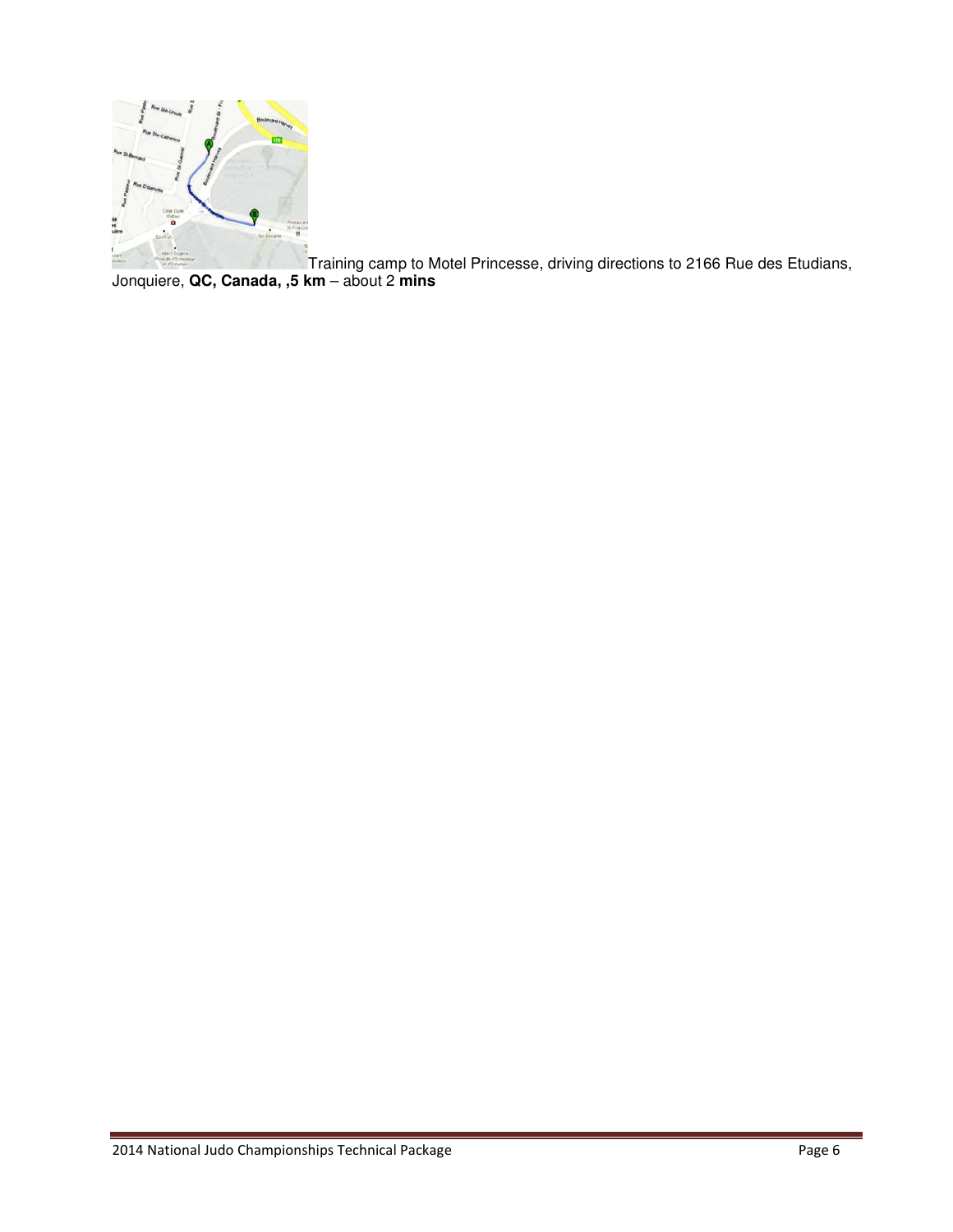### **REGISTRATION**

Provincial/Territorial Associations are responsible for selection and registration of their teams. The maximum quotas for Province/Age Division/Gender is 50. Distribution of athletes within this quota is decided by the Province/Territory.

- All provincial entries including request for an approval of an early bloomers entry, must be received by the National Office in writing on the official entry forms no later than Wednesday, April 18th , 2014; 16:00 EST. , along with the following:
	- Registration forms
	- **Completed & signed release forms**
	- A cheque for entry fees for shiai \$105.00/athlete and for kata \$85.00/athlete, payable to Judo Canada, non-refundable; second (etc.) entry – if applicable, is reduced by 50%
	- Judo Canada passport #
	- **E** Medical summary forms

#### Special Regulation for the U21 age division!

 $\blacksquare$  All athletes who compete and win medals in the U18 event on May 15<sup>th</sup> will have the opportunity to enter the U21 event.

Entries received after the specified above deadline are subject to an additional \$50, late entry fee.

Late entries and changes to the original registration will be accepted until 18:00 of May 14th, 2014. Change of weight category as indicated in the original entry sheet is considered a late entry.

#### **ELIGIBILTY**

Athletes must compete for the provincial association of which they are a member in good standing and must have a valid proof of membership. All competitors must present their Judo Canada Passport. Only Canadian Citizens and Permanent Residents are allowed to participate in the competition.

#### **EVENTS:**

- o **U16:** Males 38; 42 ; 46 ; 50 ; 55 ; 60 ; 66; 66 ; 73; +73 Female 36; 40; 44; 48; 52; 57; 63; 63; 70; +70
- o **U18:** Males 46; 50; 55 ; 60 ; 66; 73 ; 81; 90; +90; Female: 40; 44; 48; 52; 57; 63; 70;+70
- o **U21 & SR:** Males 55; 60; 66; 73; 81; 90; 100; +100 Female: 44; 48; 52; 57; 63; 70; 78; +78
- o **Masters\*:** Males -66 kg; -81 kg; 81+kg; Females -57kg; -70kg; 70+kg.
- o **Kata:** Nage-No-Kata; Katame-No-Kata; Ju-No-Kata; Kime-No-Kata; Kodokan Goshin-Jutsu

**\* - can be modified pending number and distribution of entries**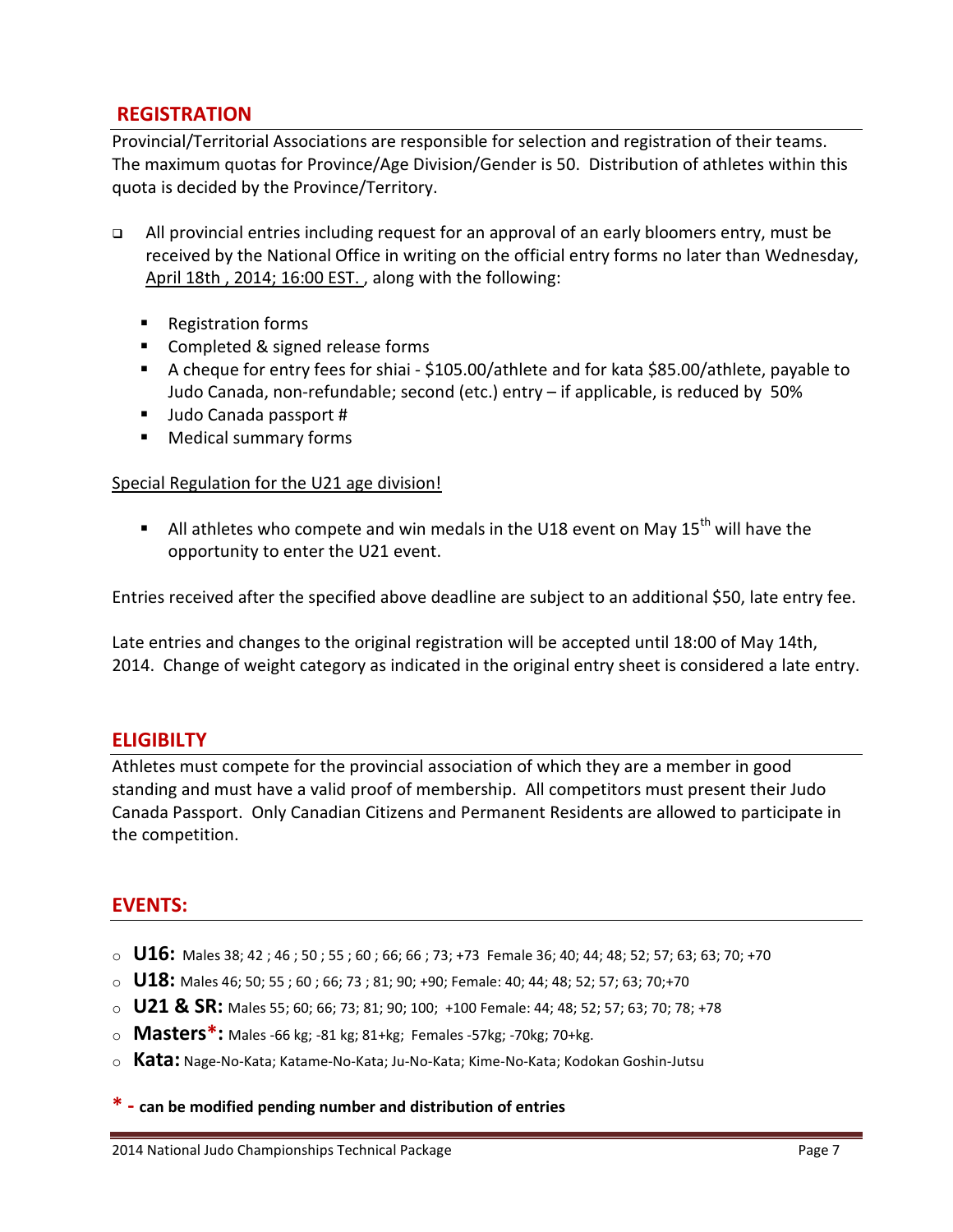### **AGE GROUPS:**

**U16** - Born in 1999 & 2000 **U18** – Born in 1998, 1997 **U21** – Born in 1994; 1995; 1996; 1997 **Senior** – Born in 1996 and earlier **Masters** 

- Under 40 years old born between 1984 and 1975
- 40 to 49 years old born between 1974 and 1965
- Over 50 years old born in 1964 and before.

Note: No athlete is allowed to compete in three different age divisions in this tournament, unless otherwise approved on a case by case bases by the Chair of the High Performance Committee

#### **COACHES MEETINGS AND DRAWS**

#### **Wednesday, May 14, 2014 – draws for the U18; Senior; U16; Masters**

The Coaches Meeting will be held at the headquarters hotel from 7:00 pm to 9:00 pm. Only these divisions will be drawn on that day. In the U16 seeding only of 2013 returning U16 medalists who compete in the same weight class. In the U18 and Seniors seeding according to the National Team Ranking. No seeding in the Master weight divisions.

**Saturday, May 16, 2014 – draws for the U21** will be held at the competition venue, after the conclusion of the medal ceremonies for the U16 age division. Seeding as per Judo Canada's U21 Ranking list updated on April  $30<sup>th</sup>$ , 2014.

#### **BANQUET**

Banquet and dance will be held on Sunday, May 18th at 7:00 pm at the Le montagnais Hotel and Conference Centre. Please see the order form for details.

Banquet tickets must be ordered in advance and payment received by **April 18th, 2014.** Tickets are \$50 for participants staying at one of our host hotels. .

The Banquet is an alcohol-free event and subject to provincial laws.

#### **NATIONAL TRAINING CAMP**

The National Training Camp will take place from May 19th to 21, 2014 at the Club Judoka Jonquiere.

The schedule will be determined by Judo Canada coaches. Please see the camp registration form for more details. Deadline to register for the camp is **April 18th, 2014.**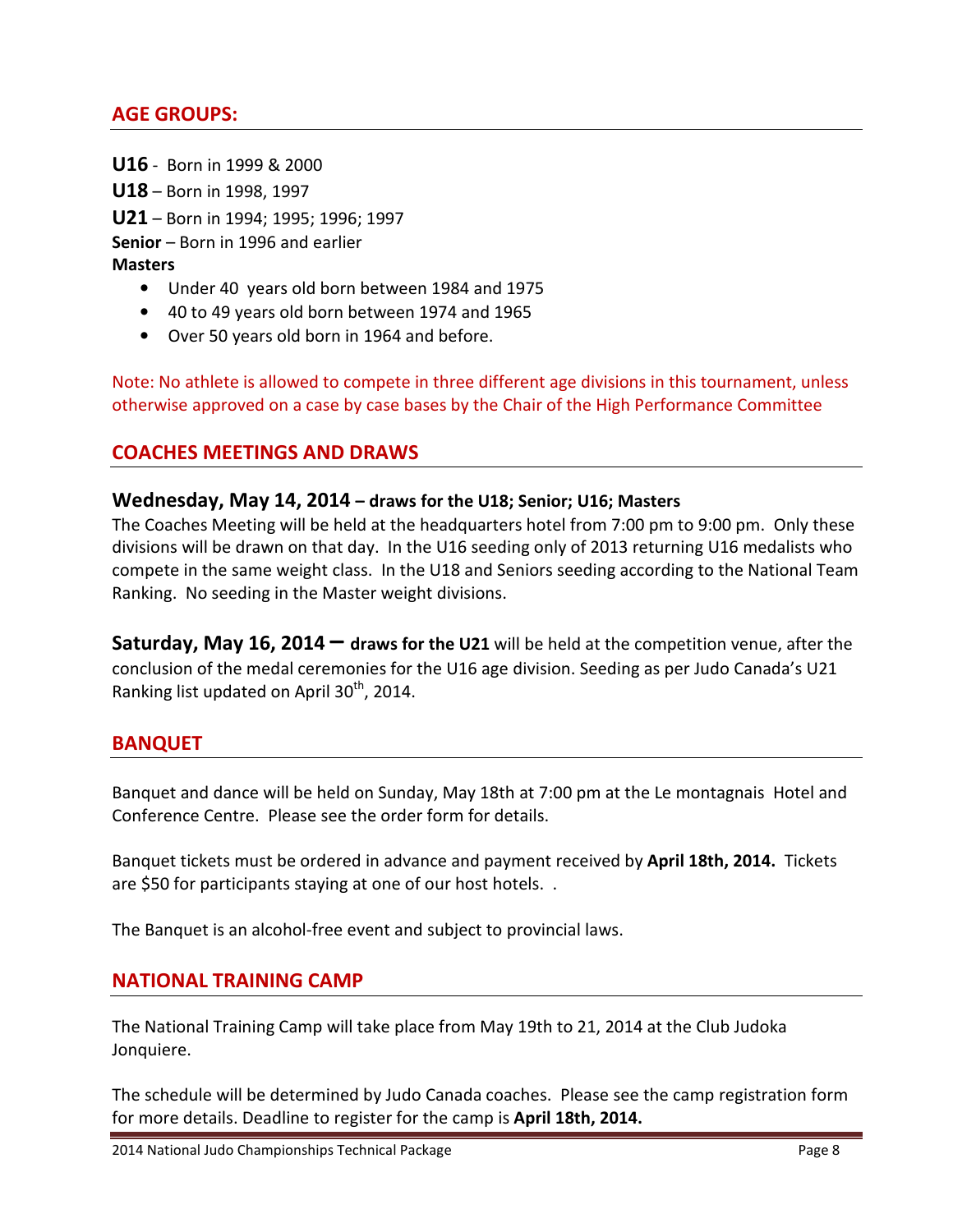## **COMPETITION SCHEDULE**

Please note: schedule subject to change pending the number of entries

| Wednesday            | Arrival of teams and delegates.<br>$\bullet$                               |  |  |  |
|----------------------|----------------------------------------------------------------------------|--|--|--|
| May 14               | 14h00-18h00 Accreditation<br>$\bullet$                                     |  |  |  |
|                      | 16:00 Referees meeting<br>$\bullet$                                        |  |  |  |
|                      | 17:00 - 18:00 Unofficial Weigh-in<br>$\bullet$                             |  |  |  |
|                      | 18:00 - 19:00 Official Weigh-in; U18                                       |  |  |  |
|                      | 19:00 Coaches meeting & draw Senior; U18; U16; Masters<br>$\bullet$        |  |  |  |
| Thursday             | 10:00 Preliminaries start for all U18 weight divisions.<br>$\bullet$       |  |  |  |
| <b>May 15</b>        | 16:30 Bronze medal/ Semi-final rounds for all categories                   |  |  |  |
|                      | 17:00 Gold medal rounds.<br>$\bullet$                                      |  |  |  |
|                      | <b>Medal Presentations</b>                                                 |  |  |  |
|                      | 19:00 - 20:00 Official Weigh-in; Senior<br>٠                               |  |  |  |
|                      | 10:00 Preliminaries start for all Senior weight divisions.<br>$\bullet$    |  |  |  |
| Friday               | <b>16:00 Official Opening</b><br>٠                                         |  |  |  |
| <b>May 16</b>        | 16:30 Bronze medal/ Semi-final rounds for all categories<br>$\bullet$      |  |  |  |
|                      | 17:00 Gold medal rounds.<br>$\bullet$                                      |  |  |  |
|                      | <b>Medal Presentations</b><br>٠                                            |  |  |  |
|                      | 19:00 - 20:00 Official Weigh-in; U16, Masters;<br>$\bullet$                |  |  |  |
|                      | 19:00 Kata Judges Meeting<br>$\bullet$                                     |  |  |  |
| Saturday             | 8:00-12:00 All Kata events concluded with medal presentations<br>$\bullet$ |  |  |  |
| <b>May 17</b>        | 12:30 Preliminaries start for all U16 and Masters divisions.<br>$\bullet$  |  |  |  |
|                      | 16:30 Bronze medal/ Semi-final rounds for all categories<br>$\bullet$      |  |  |  |
|                      | 17:00 Gold medal rounds.<br>$\bullet$                                      |  |  |  |
|                      | <b>Medal Presentations</b>                                                 |  |  |  |
|                      | 19:00 - 20:00 Official Weigh-in; U21<br>$\bullet$                          |  |  |  |
|                      | Draw for the U21 age division<br>٠                                         |  |  |  |
| <b>Sunday</b>        | 10:00 Preliminaries start for all U21 weight divisions.<br>$\bullet$       |  |  |  |
| May 18 <sup>th</sup> | 16:00 Official Opening<br>٠                                                |  |  |  |
|                      | 16:30 Bronze medal/ Semi-final rounds for all categories<br>$\bullet$      |  |  |  |
|                      | 17:00 Gold medal rounds.<br>$\bullet$                                      |  |  |  |
|                      | <b>Medal Presentations</b><br>٠                                            |  |  |  |
|                      | 19:00 Banquet                                                              |  |  |  |
|                      |                                                                            |  |  |  |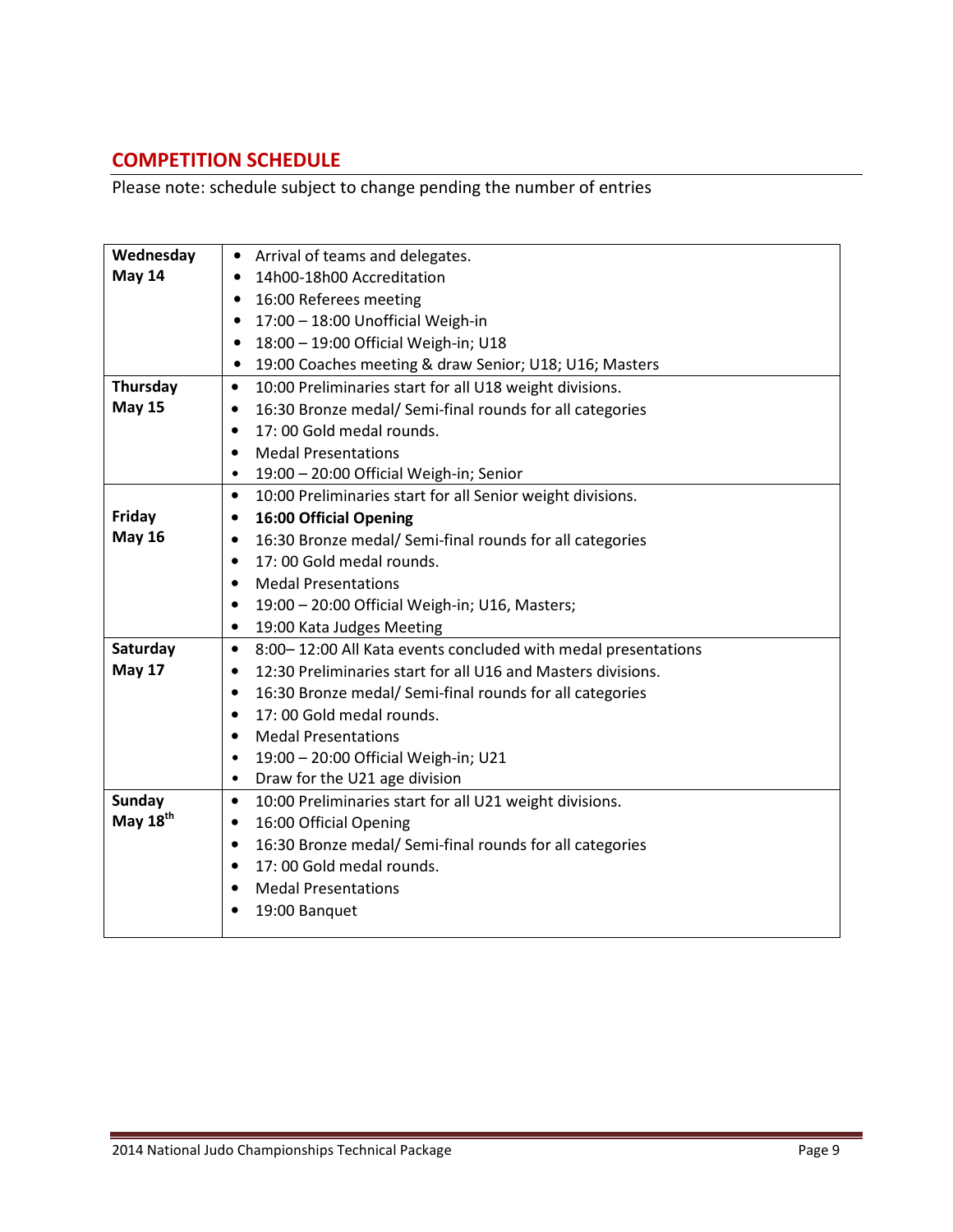## **2014 National Training Camp**

3507, Boulevard Harvey, suite 114, Jonquière, Québec

## **19 au 21 mai 2014**

- 1. Entries to the training camp must be submitted by **April 18th, 2014, 16:00 (EDT).**
- 2. Athletes, who are not members of the National Team or participants in the National Championships, may attend the National Training Camp if they are members in good standing with their Provincial Judo Association are who are U16 or higher, hold the rank of 3K, and pay the entry fee for the camp. Please see the camp registration form for details on how to register.

#### **NOTE: Judo Canada also requires that you Indicate participation in the Camp on the official Nationals entry forms.**

- 3. Each team (including officials) is responsible for reserving its own accommodations.
- 4. One Chaperone (coaches, managers) is recommended for every **10** underage athletes.
- 5. Training sessions will be conducted by Judo Canada designated Coaches.
- 6. Depending on the number of participants in the camp, training sessions will be conducted for all participants at once or the sessions will be split between categories or between Males and Females. Specific schedule will be produced once the numbers of participants are known. Each participant is guaranteed a minimum of 2 training sessions/day.
- 7. An entry fee of **\$40**/ participant not staying at the Princesse Motel.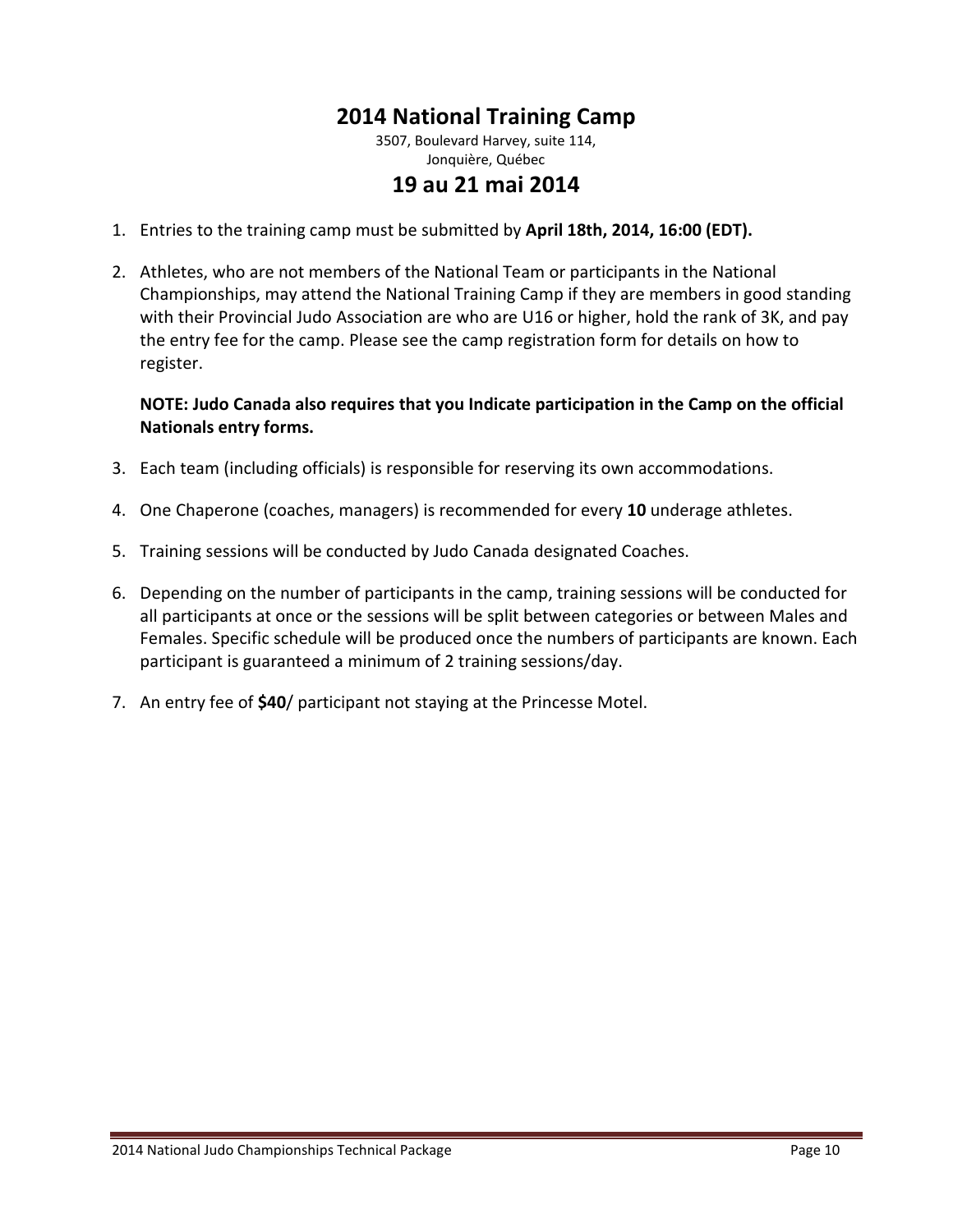## **2014 National Training Camp Registration Form**

**Province / Territory: \_\_\_\_\_\_\_\_\_\_\_\_\_\_\_\_\_\_\_\_\_\_\_\_\_\_\_\_\_\_\_\_\_\_\_\_** 

| <b>ATHLETE</b> | <b>Age Group</b> | Rank |
|----------------|------------------|------|
|                |                  |      |
|                |                  |      |
|                |                  |      |
|                |                  |      |
|                |                  |      |
|                |                  |      |
|                |                  |      |
|                |                  |      |
|                |                  |      |
|                |                  |      |
|                |                  |      |
|                |                  |      |
|                |                  |      |
|                |                  |      |
|                |                  |      |
|                |                  |      |
|                |                  |      |
|                |                  |      |
|                |                  |      |
|                |                  |      |
|                |                  |      |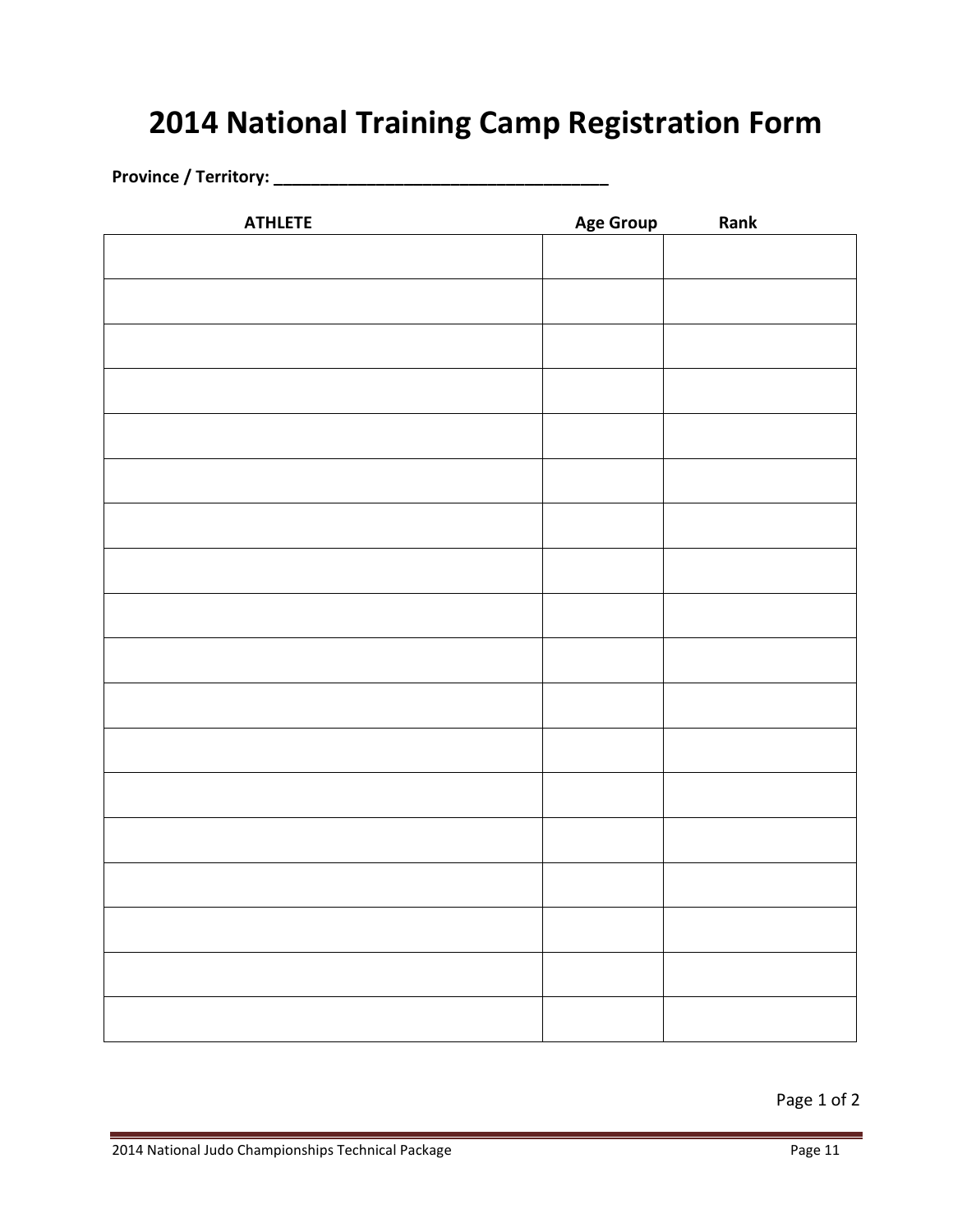## **2014 National Training Camp Registration Form**

**Province / Territory: \_\_\_\_\_\_\_\_\_\_\_\_\_\_\_\_\_\_\_\_\_\_\_\_\_\_\_\_\_\_\_\_\_\_\_\_** 

Coach (es)

#### Official; Chaperone

Total Participants Staying at Host Hotel: x \$40 = \$ \_\_\_\_\_\_\_\_\_\_\_\_

Make Cheque Payable to:

Association Judokas Jonquière 3507, Boulevard Harvey, suite 114, Jonquière, Québec, G7X 2W5 Tel : 418-698-3345 Poste 1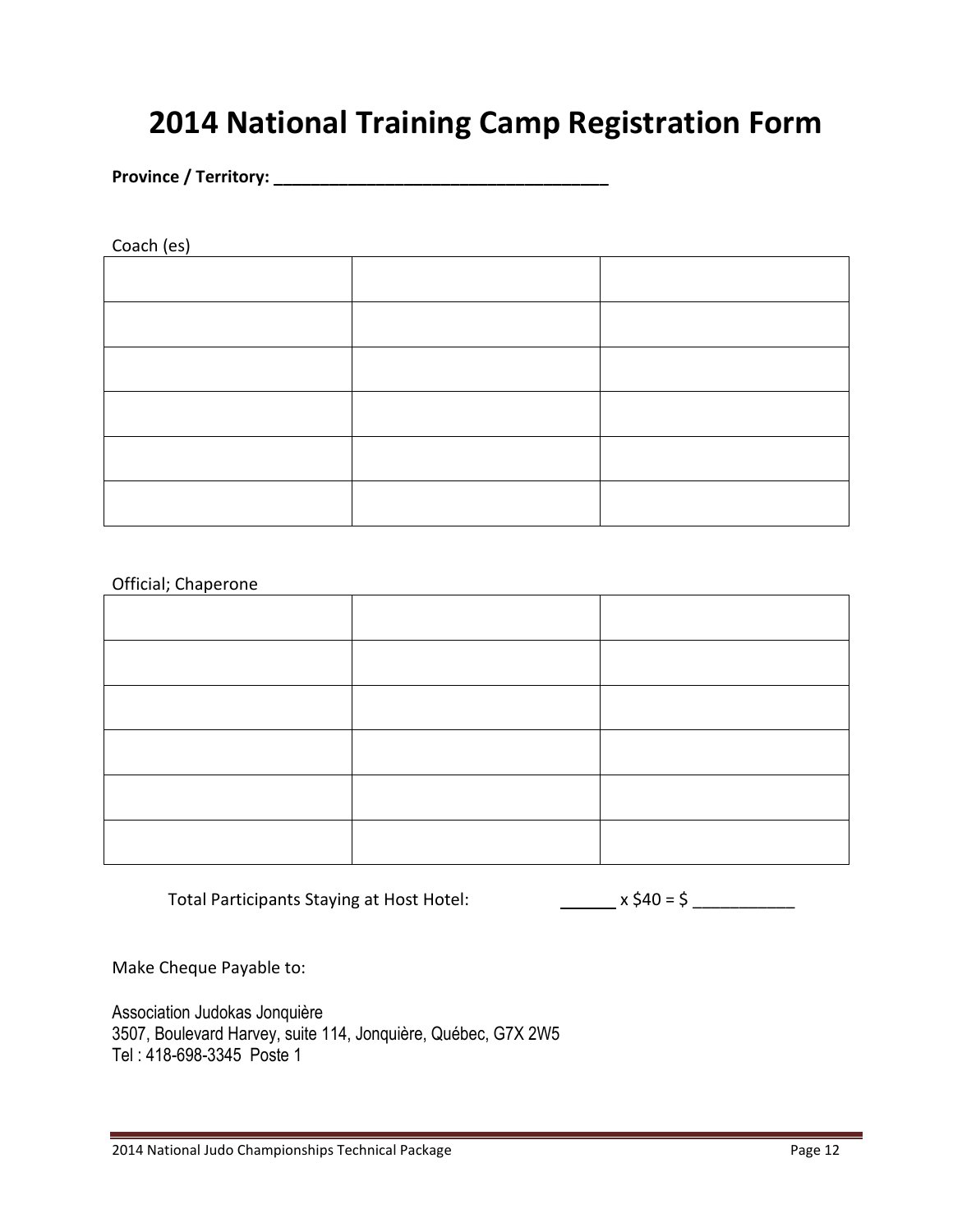# **2014 National Training Camp**

#### Head Coach of the camp: Sasha Mehmedovic

Assistant Coaches: Pedro Guedes; Scott Tanner; Ewan Beaton; Sergio Pessoa; Bruce Kamstra

| Day         | Monday, May 19                                                                             | Tuesday, May 20                                                      | <b>Wednesday, May 21</b>                                             |
|-------------|--------------------------------------------------------------------------------------------|----------------------------------------------------------------------|----------------------------------------------------------------------|
| <b>AM</b>   | U16 Men & All Women<br>(U16; U18 & U21)<br>9h00-10h30                                      | U16 Men & All Women<br>9h00-10h30                                    | U16 Men & All Women<br>9h00-10h30                                    |
|             | U18 & U21 Men<br>10h30-12h00                                                               | U18 & older Men<br>10h30-12h00                                       | U18 & U21 Men<br>10h30-12h00                                         |
| Lunch/Break | 12h00 - 15h00                                                                              | 12h00 - 15h00                                                        | 12h00 - 15h00                                                        |
| <b>PM</b>   | U16 Men & All Women<br>(U16; U18 & U21)<br>15h00-16h30<br>U18 and older Men<br>16h30-18h00 | U16 Men & All Women<br>15h00-16h30<br>U18 & older Men<br>16h30-18h00 | U16 Men & All Women<br>15h00-16h30<br>U18 & older Men<br>16h30-18h00 |
| Curfew      | 22h30                                                                                      | 22h30                                                                | 22h30                                                                |

#### **Judo Canada Training Camp Rules/ Règlements de Judo Canada:**

- 1. Be on time for all training & meetings.
- 2. Respect all coaches, managers, therapists and chaperones from all provinces.
- 3. No destruction of property, equipment, beds, etc.
- 4. No breaking curfew.
- 5. No alcohol.
- 6. Please come to 30 minutes prior to practice to be taped or treated by the therapist.
- 7. Report all injuries to coaches and therapists extra precaution with head injuries.